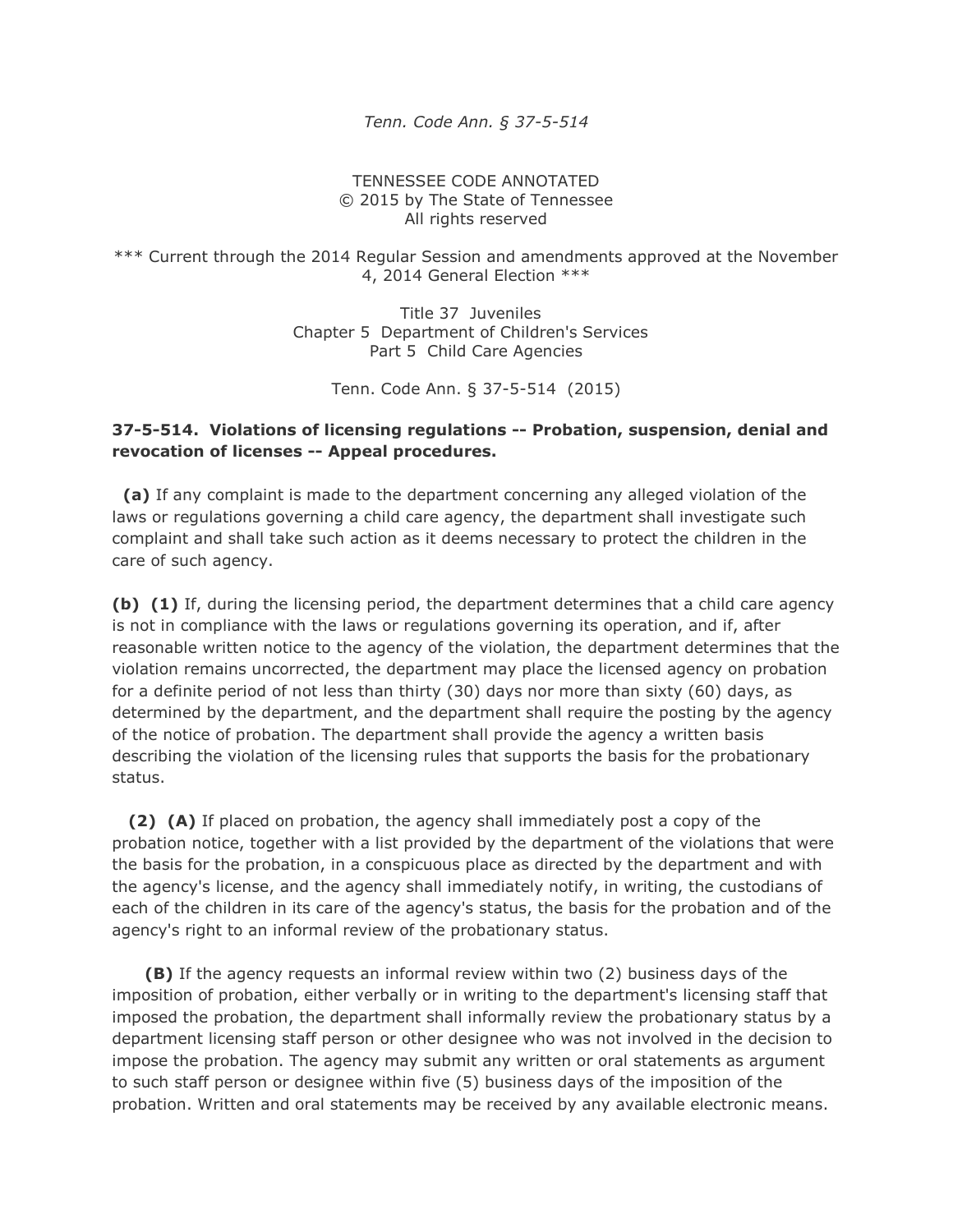The licensing staff person or designee shall render a decision, in writing, upholding, modifying or lifting the probationary status within seven (7) business days of the imposition of the probation.

 **(3)** If the licensing staff person or designee did not lift the probation under subdivision (b)(2)(B), the agency may also appeal such action in writing to the commissioner within five (5) business days of the receipt of the notice of the licensing staff person, or designee's decision regarding the agency's probationary status as determined in subdivision  $(b)(2)(B)$ . If timely appealed, the department shall conduct an administrative hearing pursuant to the contested case provisions of the Uniform Administrative Procedures Act, compiled in title 4, chapter 5, concerning the department's action within fifteen (15) business days of receipt of the appeal, and shall render a decision, in writing, within seven (7) business days following conclusion of the hearing. The hearing officer may uphold, modify or lift the probation.

 **(4)** This subsection (b) shall be discretionary with the department, and shall not be a prerequisite to any licensing action to suspend, deny or revoke a license of a child care agency.

**(c) (1)** If the department determines that any applicant for a temporary license or for the renewal of an existing license has failed to attain, or an existing licensee has failed to maintain, compliance with licensing laws or regulations after reasonable notice of such failure and a reasonable opportunity to demonstrate compliance with licensing laws or regulations, the department may deny the application for the new or renewed license or may revoke the existing license; provided, that the department at any time may deny a temporary license if the applicant fails to meet the initial requirements for its issuance; and, provided, further, if the department determines that repeated or serious violations of licensing laws or regulations warrant the denial or revocation of the license, then, notwithstanding any provisions of § 4-5-320 or this subsection (c) to the contrary, the department may seek denial or revocation of the license regardless of the licensee's demonstration of compliance either before or after the notice of denial of the application or after notice of the revocation.

 **(2)** Notwithstanding § 4-5-320, the notice of denial or revocation may be served personally by an authorized representative of the department who shall verify service of the notice by affidavit, or the notice may be served by certified mail, return receipt requested.

 **(3)** If application for the temporary or annual license is denied or if an existing license is revoked, the applicant may appeal the denial or revocation by requesting, in writing, to the department a hearing before the child care agency board of review within ten (10) days of the personal delivery or mailing date of the notice of denial or revocation. Failure to timely appeal shall result in the expiration of any existing license immediately upon the expiration of the time for appeal.

 **(4)** The hearing upon the denial or revocation shall be heard by the board of review within thirty (30) days of the date of service of the notice of denial or revocation; provided, that, for good cause as stated in an order entered on the record, the board or the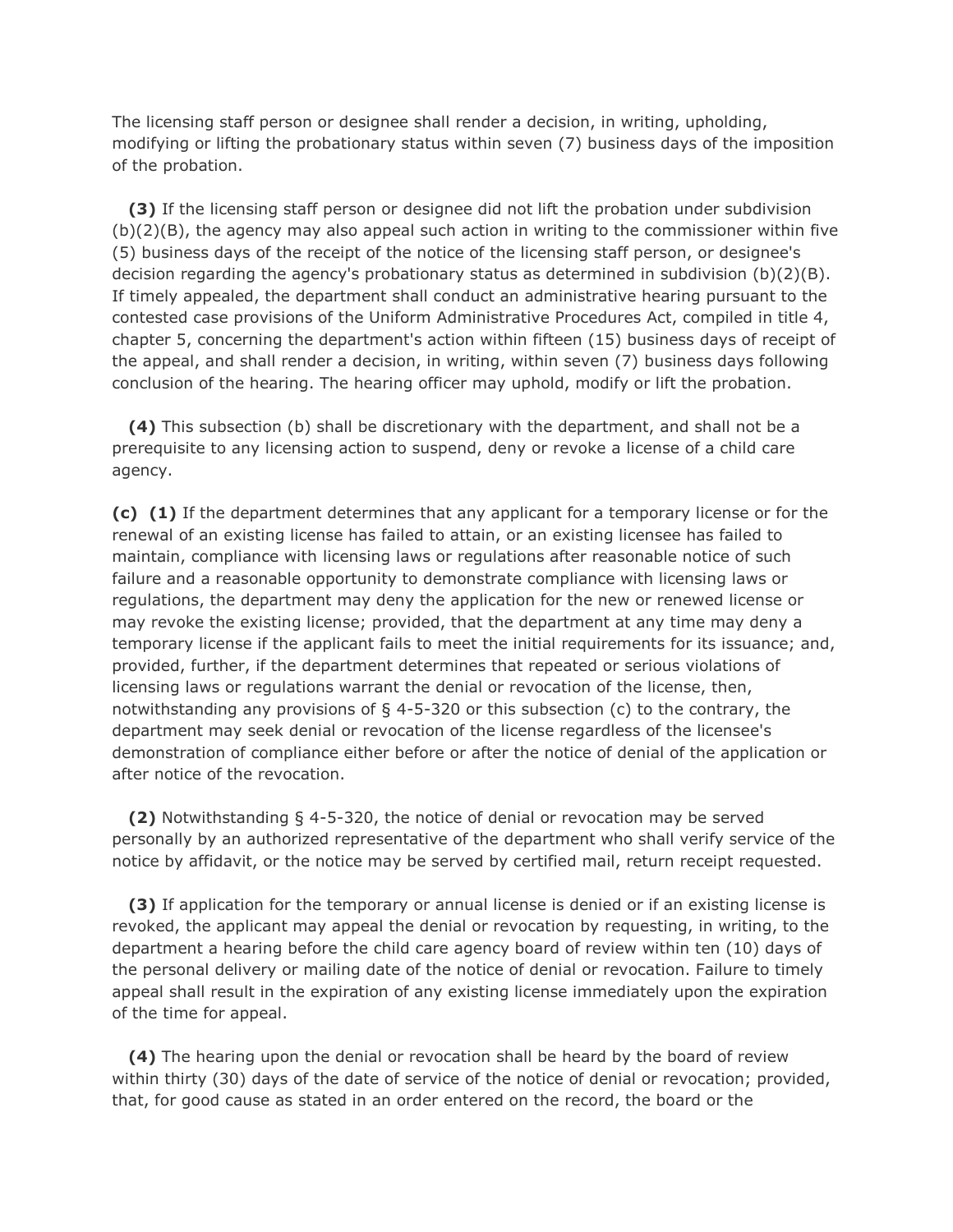administrative law judge or hearing officer may continue the hearing. In order to protect the children in the care of the agency from any risk to their health, safety and welfare, the board or administrative law judge or hearing officer shall re-set the hearing at the earliest date that circumstances permit.

 **(5) (A)** If timely appeal is made, pending the hearing upon the denial or revocation, the child care agency may continue to operate pending the decision of the board of review unless the license is summarily suspended as provided in subsection (d).

 **(B)** The board, as part of its decision regarding the status of the applicant's application for a license or the licensee's license, may direct that the child care agency be allowed to operate on a probationary or conditional status, or may grant or continue the license with any restrictions or conditions on the agency's authority to provide care.

**(d) (1)** Subject to the following provisions of this subsection (d), if the department determines at any time that the health, safety or welfare of the children in care of the child care agency imperatively requires emergency action, and incorporates a finding to that effect in its order, summary suspension of the license may be ordered by the department pending any further proceedings for revocation, denial or other action. If the department determines that revocation or denial of the license is warranted following suspension, those proceedings shall be promptly instituted and determined as authorized by this part.

 **(2)** The department shall set forth with specificity in its order the legal and factual basis for its decision stating therein the specific laws or regulations that were violated by the agency, and shall state with specificity in the order the reasons that the issuance of the order of summary suspension is necessary to adequately protect the health, safety or welfare of children in the care of the child care agency. Summary suspension may be ordered in circumstances that have resulted in death, injury or harm to a child or that have posed or threatened to pose a serious and immediate threat of harm or injury to a child based upon the intentional or negligent failure to comply with licensing laws or regulations.

 **(3)** In issuing an order of summary suspension of a license, the department shall use, at a minimum, the following procedures:

 **(A)** The department shall proceed with the summary suspension of the agency's license and shall notify the licensee of the opportunity for an informal hearing within three (3) business days of the issuance of the order of summary suspension before an administrative law judge or before a hearing officer who is not an employee of the department.

 **(B)** The notice provided to the licensee may be provided by any reasonable means and, consistent with the provisions of subdivision (d)(2), shall inform the licensee of the reasons for the action or intended action by the department and of the opportunity for an informal hearing as permitted by subdivision (d)(3)(C).

 **(C)** The informal hearing described by this subdivision (d)(3) shall not be required to be held under the contested case provisions of the Uniform Administrative Procedures Act. The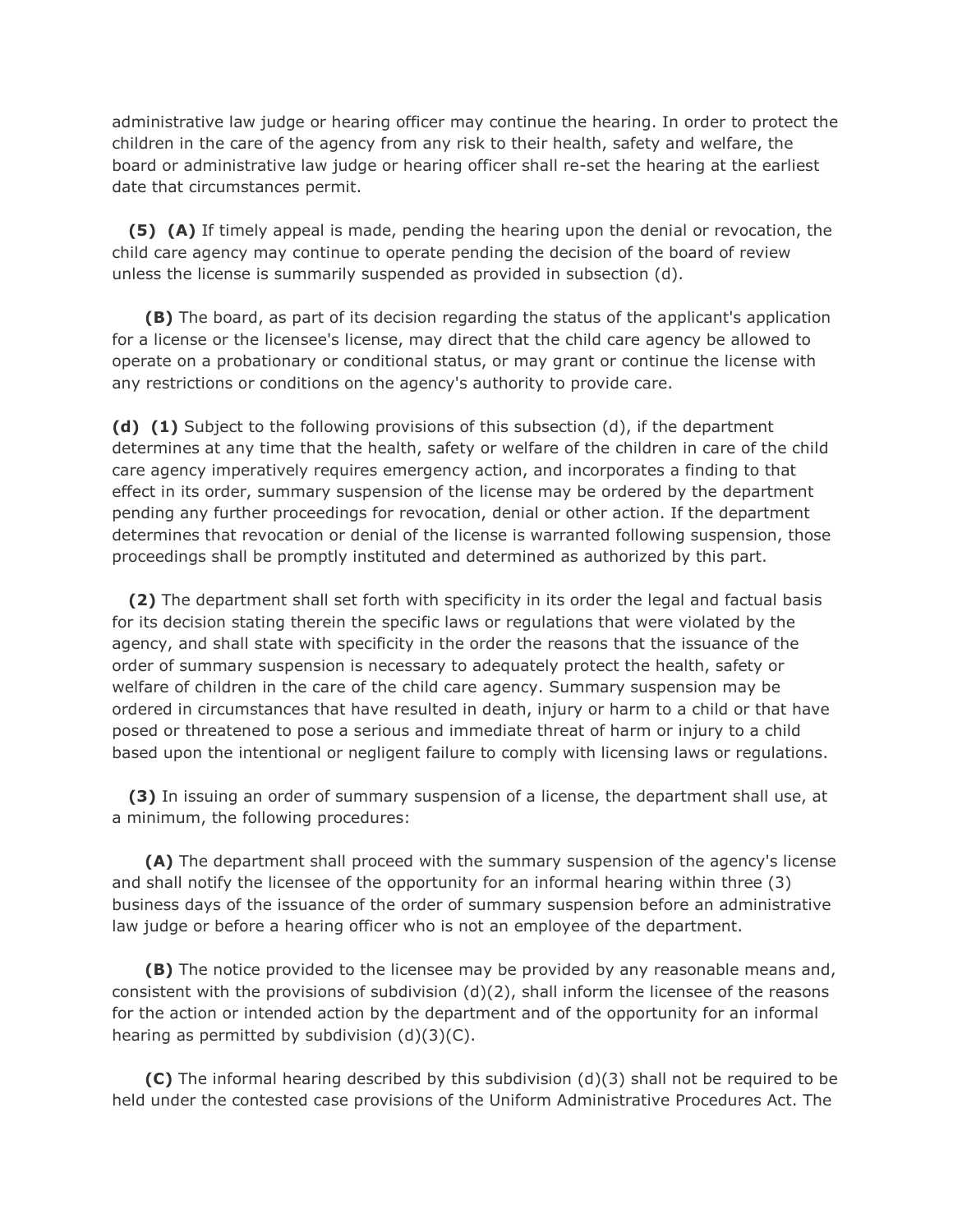hearing is intended to provide an informal, reasonable opportunity for the licensee to present to the hearing official the licensee's version of the circumstances leading to the suspension order. The sole issues to be considered are whether the public health, safety or welfare imperatively required emergency action by the department and what, if any, corrective measures have been taken by the child care agency following the violation of licensing laws or regulations and prior to the issuance of the order of summary suspension that eliminate the danger to the health, safety or welfare of the children in the care of the agency. The hearing official may lift, modify or continue the order of summary suspension.

 **(D)** Subsequent to the hearing on the summary suspension, the department may proceed with revocation or denial of the license or other action as authorized by this part, regardless of the decision concerning summary suspension of the license.

 **(4)** The department shall by rule establish any further necessary criteria that it determines are required for the determination of circumstances that warrant imposition of the summary suspension order and any other necessary procedures for implementation of the summary suspension process.

 **(5)** If the conditions existing in the child care agency present an immediate threat to the health, safety or welfare of the children in care, the department may also seek a temporary restraining order from the chancery or circuit court of the county in which the child care agency is located seeking immediate closure of the agency to prevent further harm or threat of harm to the children in care, or immediate restraint against any violations of the licensing laws or regulations that are harming or that threaten harm to the children in care. The department may seek any further injunctive relief as permitted by law in order to protect children from the violations, or threatened violations, of the licensing laws or regulations. The use of injunctive relief as provided by this subdivision  $(d)(5)$  may be used as an alternative, or supplementary measure, to the issuance of an order of summary suspension or any other administrative proceeding.

**(e) (1)** In determining whether to deny, revoke or summarily suspend a license, the department may choose to deny, revoke or suspend only certain authority of the licensee to operate, and may permit the licensee to continue operation, but may restrict or modify the licensee's authority to provide certain services or perform certain functions, including, but not limited to: transportation or food service, enrollment of children at the agency, the agency's hours of operation, the agency's use of certain parts of the agency's physical facilities or any other function of the child care agency that the department determines should be restricted or modified to protect the health, safety or welfare of the children. The board of review, in considering the actions to be taken regarding the license, may likewise restrict a license or place whatever conditions on the license and the licensee it deems appropriate for the protection of children in the care of the agency.

 **(2)** The actions by the department or the board authorized by this subsection (e) may be appealed as otherwise provided in this part for any denial, revocation or suspension.

**(f) (1)** When an application for a license has been denied, or a license has been revoked,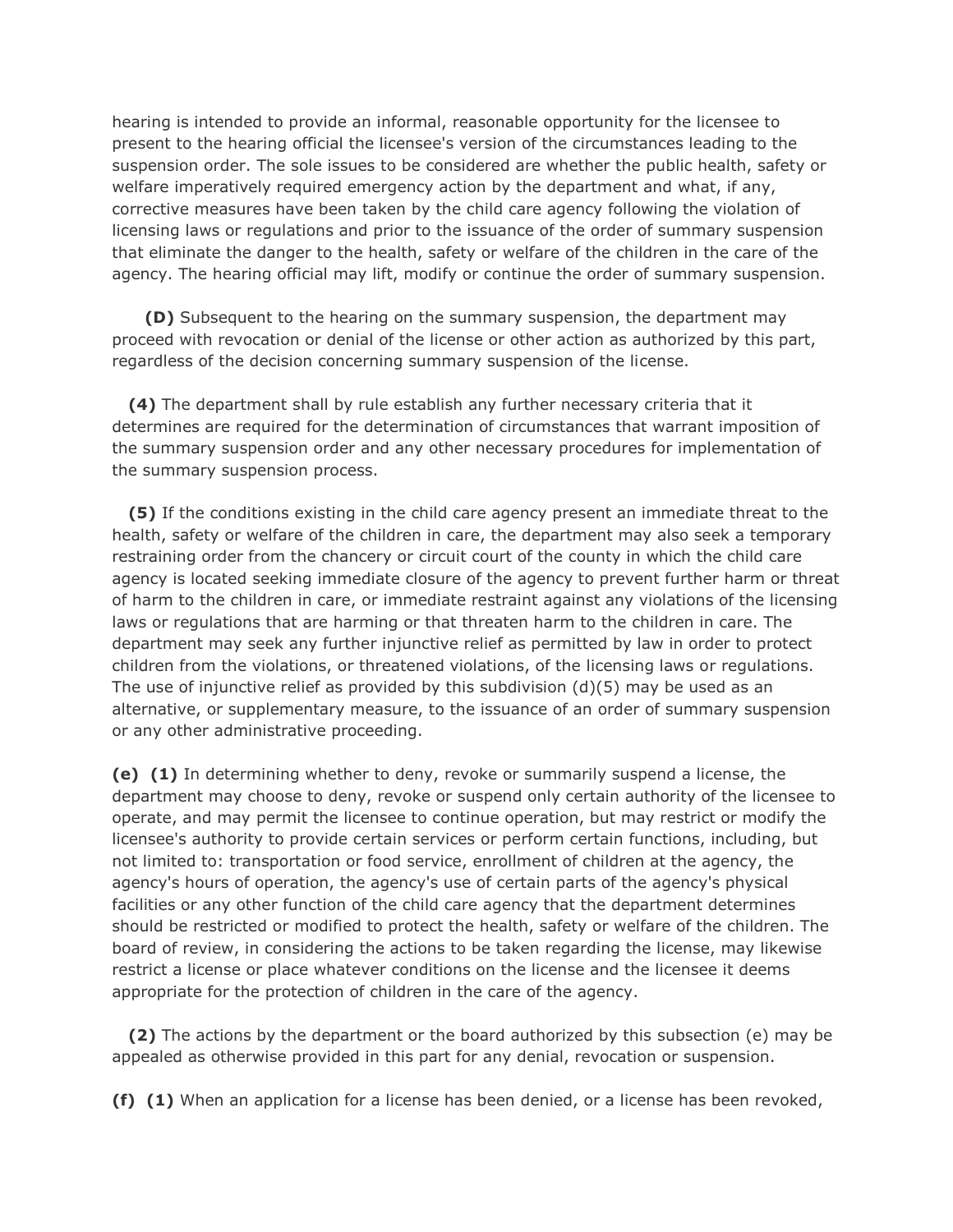on one (1) occasion, the child care agency may not reapply for a license for a period of one (1) year from the effective date of the denial or revocation order if not appealed or, if appealed, from the effective date of the board's or reviewing court's order.

 **(2)** If application for a license has been denied, or a license has been revoked, on two (2) occasions, the child care agency may not reapply for a license for a period of two (2) years from the effective date of the denial or revocation if not appealed or, if appealed, from the effective date of the board's or reviewing court's order.

 **(3)** If an application for a license has been denied, or a license has been revoked on three (3) occasions, the agency shall not receive another license for the care of children.

 **(4)** No person who served as full or part owner or as director or as a member of the management of a child care agency shall receive a license to operate a child care agency if that person participated in such capacity in a child care agency that has been denied a license, or that had a license revoked, on three (3) occasions.

 **(5) (A)** The time restrictions of subdivisions (f)(1) and (2) may be waived by the board of review in the hearing in which the denial or revocation is sustained, or, if requested by the former licensee in writing to the commissioner, in a separate subsequent hearing before the board of review or, in the discretion of the commissioner, upon review by the commissioner.

 **(B)** The agency must show to the board's or the commissioner's satisfaction that the agency has corrected the deficiencies that led to the denial or revocation, and that the child care agency can demonstrate that it has the present and future ability, and is willing, to maintain compliance with licensing laws or regulations. The decision of the board or the commissioner shall be reduced to an order, which shall be a final order pursuant to the Uniform Administrative Procedures Act, and may be appealed pursuant to § 4-5-322.

 **(C)** No waiver may be granted for any permanent restriction that has been imposed pursuant to subdivision (f)(3).

**(g) (1)** In conducting hearings before the board of review on the appeal of a denial or revocation of a license or for review of summary suspension orders, it is the legislative intent that such hearings be promptly determined consistent with the safety of the children in the care of the child care agency appealing the department's licensing action and with the due process rights of the license applicants or licensees.

 **(2)** If, however, the administrative procedures division of the office of the secretary of state certifies by letter to the recording secretary of the board of review that the division's contested case docket prevents the scheduling of a hearing on the appeal of a denial or revocation of a license before the board of review within the initial time frames set forth in this part, then the department shall have authority to appoint a hearing officer from the department to conduct the proceedings before the board. The substitute hearing officer shall have all authority as an administrative law judge of the department of state. The hearing